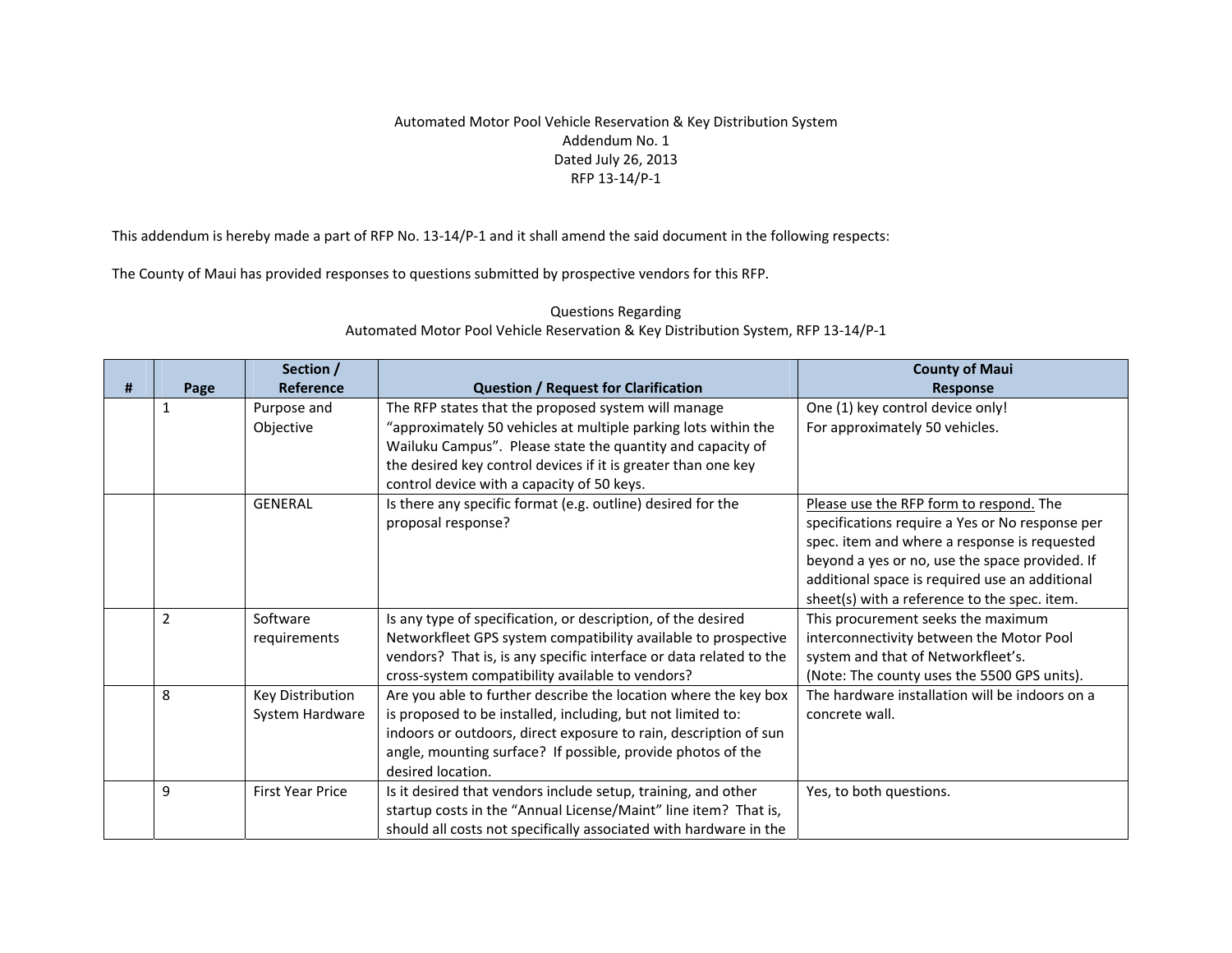| <b>County of Maul</b><br>Response                                                          | yes                                                                                                                        |                                                                                     | Do NOT include in Price!                                                                                                                |
|--------------------------------------------------------------------------------------------|----------------------------------------------------------------------------------------------------------------------------|-------------------------------------------------------------------------------------|-----------------------------------------------------------------------------------------------------------------------------------------|
| irst year be included under "Annual License/Maint"?<br>Question / Request for Garification | naintenance, technical support, and hosting costs for the time<br>it desired that "Second Year Price" include all software | oes the County desire on-site training to occur after Year 1?<br>rame after Year 1? | lease provide the specifics of the administrator's tablet that is   Disregard this specification.<br>be included in the hardware price. |
|                                                                                            | Price                                                                                                                      | Price                                                                               | Price                                                                                                                                   |
|                                                                                            |                                                                                                                            |                                                                                     |                                                                                                                                         |
|                                                                                            |                                                                                                                            |                                                                                     |                                                                                                                                         |

 $\underbrace{\begin{array}{c}\mathbf{1} & \mathbf{1} & \mathbf{1} \\ \mathbf{0} & \mathbf{1} & \mathbf{1} \\ \mathbf{0} & \mathbf{1} & \mathbf{1} \\ \mathbf{0} & \mathbf{1} & \mathbf{1} \\ \mathbf{0} & \mathbf{1} & \mathbf{1} \\ \mathbf{0} & \mathbf{1} & \mathbf{1} \\ \mathbf{0} & \mathbf{1} & \mathbf{1} \\ \mathbf{0} & \mathbf{1} & \mathbf{1} \\ \mathbf{0} & \mathbf{1} & \mathbf{1} \\ \mathbf{0} & \mathbf{1} & \mathbf{1} \\ \$  $\mathsf{T}$  $\equiv$ Approval:

July 26, 2013 Issued: